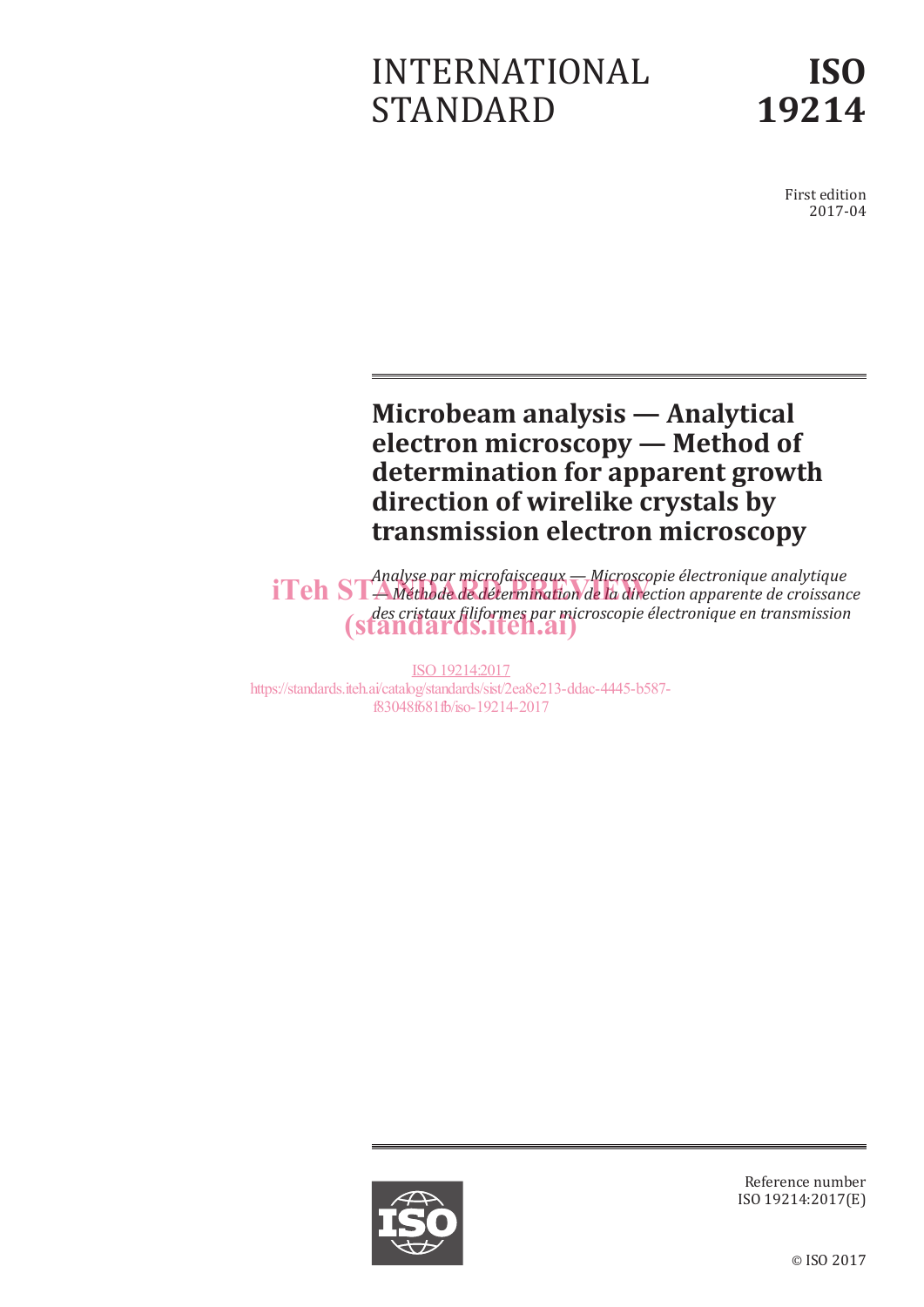# iTeh STANDARD PREVIEW (standards.iteh.ai)

ISO 19214:2017 https://standards.iteh.ai/catalog/standards/sist/2ea8e213-ddac-4445-b587 f83048f681fb/iso-19214-2017



#### © ISO 2017, Published in Switzerland

All rights reserved. Unless otherwise specified, no part of this publication may be reproduced or utilized otherwise in any form or by any means, electronic or mechanical, including photocopying, or posting on the internet or an intranet, without prior written permission. Permission can be requested from either ISO at the address below or ISO's member body in the country of the requester.

ISO copyright office Ch. de Blandonnet 8 • CP 401 CH-1214 Vernier, Geneva, Switzerland Tel. +41 22 749 01 11 Fax +41 22 749 09 47 copyright@iso.org www.iso.org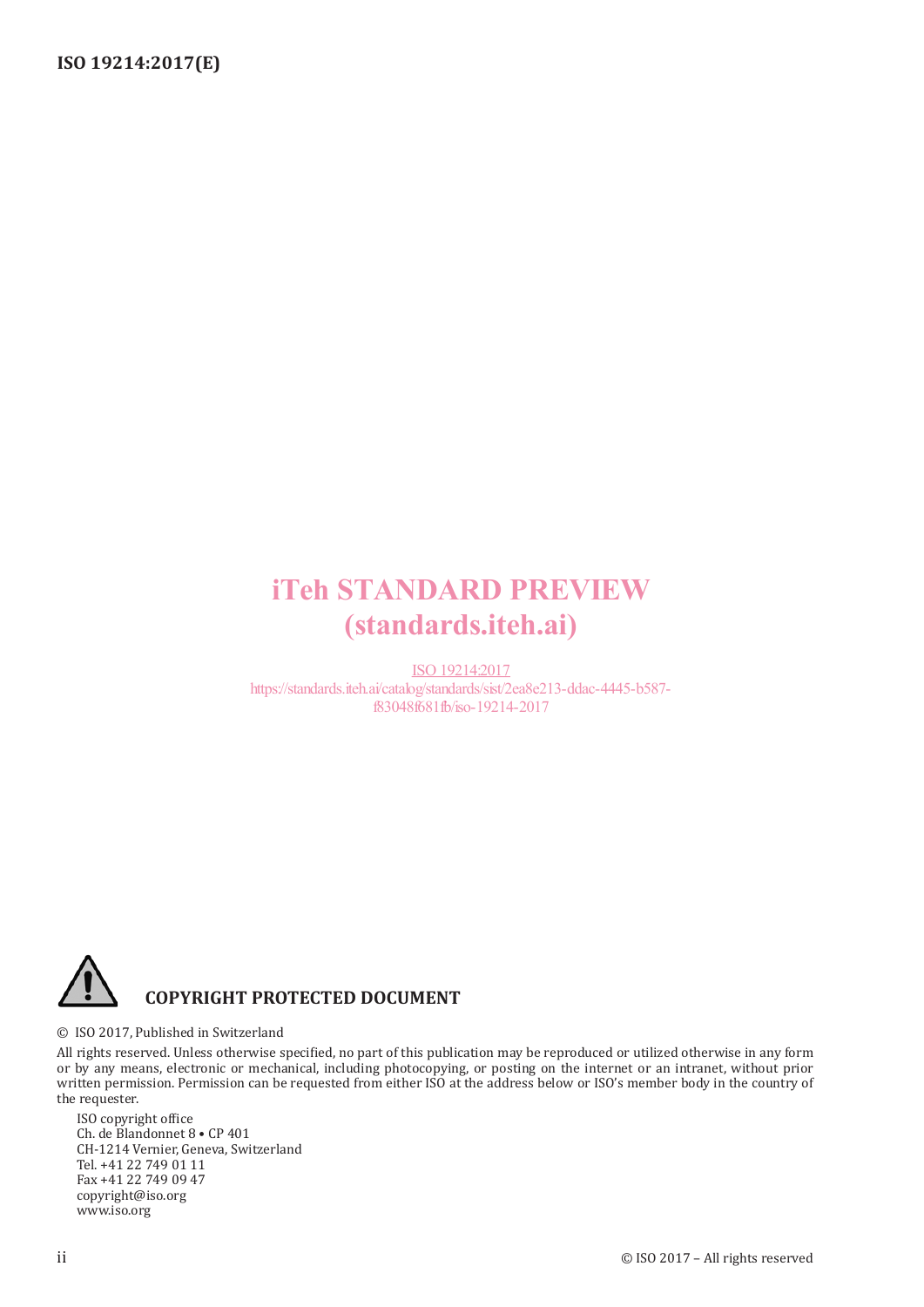Page

# **Contents**

| 1                                                                                                                              | $\textbf{Scope} \texttt{} \texttt{} \texttt{} \texttt{} \texttt{} \texttt{} \texttt{} \texttt{} \texttt{} \texttt{} \texttt{} \texttt{} \texttt{} \texttt{} \texttt{} \texttt{} \texttt{} \texttt{} \texttt{} \texttt{} \texttt{} \texttt{} \texttt{} \texttt{} \texttt{} \texttt{} \texttt{} \texttt{} \texttt{} \texttt{} \texttt{} \texttt{} \texttt{} \texttt{} \texttt{} \texttt{$ |                |                                                                                                                                              |  |
|--------------------------------------------------------------------------------------------------------------------------------|-----------------------------------------------------------------------------------------------------------------------------------------------------------------------------------------------------------------------------------------------------------------------------------------------------------------------------------------------------------------------------------------|----------------|----------------------------------------------------------------------------------------------------------------------------------------------|--|
| $\overline{2}$                                                                                                                 |                                                                                                                                                                                                                                                                                                                                                                                         |                |                                                                                                                                              |  |
|                                                                                                                                |                                                                                                                                                                                                                                                                                                                                                                                         |                |                                                                                                                                              |  |
| 3                                                                                                                              |                                                                                                                                                                                                                                                                                                                                                                                         |                |                                                                                                                                              |  |
| 4                                                                                                                              |                                                                                                                                                                                                                                                                                                                                                                                         |                |                                                                                                                                              |  |
| 5                                                                                                                              | Analysis procedure 22 and 2015 12 and 2017 12 and 2017 12 and 2018 12 and 2018 12 and 2018 12 and 2018 12 and 2018 12 and 2018 12 and 2018 12 and 2018 12 and 2018 12 and 2019 12 and 2019 12 and 2019 12 and 2019 12 and 2019                                                                                                                                                          |                |                                                                                                                                              |  |
|                                                                                                                                | 5.1                                                                                                                                                                                                                                                                                                                                                                                     |                |                                                                                                                                              |  |
|                                                                                                                                |                                                                                                                                                                                                                                                                                                                                                                                         | 5.1.1          |                                                                                                                                              |  |
|                                                                                                                                |                                                                                                                                                                                                                                                                                                                                                                                         | 5.1.2          |                                                                                                                                              |  |
|                                                                                                                                |                                                                                                                                                                                                                                                                                                                                                                                         | 5.1.3          |                                                                                                                                              |  |
|                                                                                                                                |                                                                                                                                                                                                                                                                                                                                                                                         | 5.1.4          |                                                                                                                                              |  |
|                                                                                                                                | 5.2                                                                                                                                                                                                                                                                                                                                                                                     |                |                                                                                                                                              |  |
|                                                                                                                                |                                                                                                                                                                                                                                                                                                                                                                                         | 5.2.1<br>5.2.2 |                                                                                                                                              |  |
|                                                                                                                                |                                                                                                                                                                                                                                                                                                                                                                                         | 5.2.3          | Obtaining diffraction patterns <b>Manual Manual Community</b> 3<br>Determining interplanar spacing <b>Election Controller and American</b> 4 |  |
|                                                                                                                                |                                                                                                                                                                                                                                                                                                                                                                                         | 5.2.4          |                                                                                                                                              |  |
|                                                                                                                                |                                                                                                                                                                                                                                                                                                                                                                                         | 5.2.5          |                                                                                                                                              |  |
|                                                                                                                                | 5.3                                                                                                                                                                                                                                                                                                                                                                                     |                |                                                                                                                                              |  |
|                                                                                                                                |                                                                                                                                                                                                                                                                                                                                                                                         |                | Determination of the crystalline direction<br>5.3.1 General approach                                                                         |  |
|                                                                                                                                |                                                                                                                                                                                                                                                                                                                                                                                         | 5.3.2          |                                                                                                                                              |  |
|                                                                                                                                |                                                                                                                                                                                                                                                                                                                                                                                         | 5.3.3          | Simplified procedure for special situations                                                                                                  |  |
|                                                                                                                                |                                                                                                                                                                                                                                                                                                                                                                                         | 5.3.4          |                                                                                                                                              |  |
| 6                                                                                                                              |                                                                                                                                                                                                                                                                                                                                                                                         |                |                                                                                                                                              |  |
|                                                                                                                                | Uncertainty estimation the haileand and architecture of the state of the state of the state of the state of the state of the state of the state of the state of the state of the state of the state of the state of the state                                                                                                                                                           |                |                                                                                                                                              |  |
| 7                                                                                                                              |                                                                                                                                                                                                                                                                                                                                                                                         |                |                                                                                                                                              |  |
| Annex A (informative) Relationships of Miller notation and Miller-Bravais notation for                                         |                                                                                                                                                                                                                                                                                                                                                                                         |                |                                                                                                                                              |  |
|                                                                                                                                |                                                                                                                                                                                                                                                                                                                                                                                         |                |                                                                                                                                              |  |
| Annex B (informative) Matrix G and G <sup>-1</sup> for the crystal systems <b>Engineeral Strutter and Tana and Strutter</b> 12 |                                                                                                                                                                                                                                                                                                                                                                                         |                |                                                                                                                                              |  |
|                                                                                                                                |                                                                                                                                                                                                                                                                                                                                                                                         |                |                                                                                                                                              |  |
|                                                                                                                                |                                                                                                                                                                                                                                                                                                                                                                                         |                |                                                                                                                                              |  |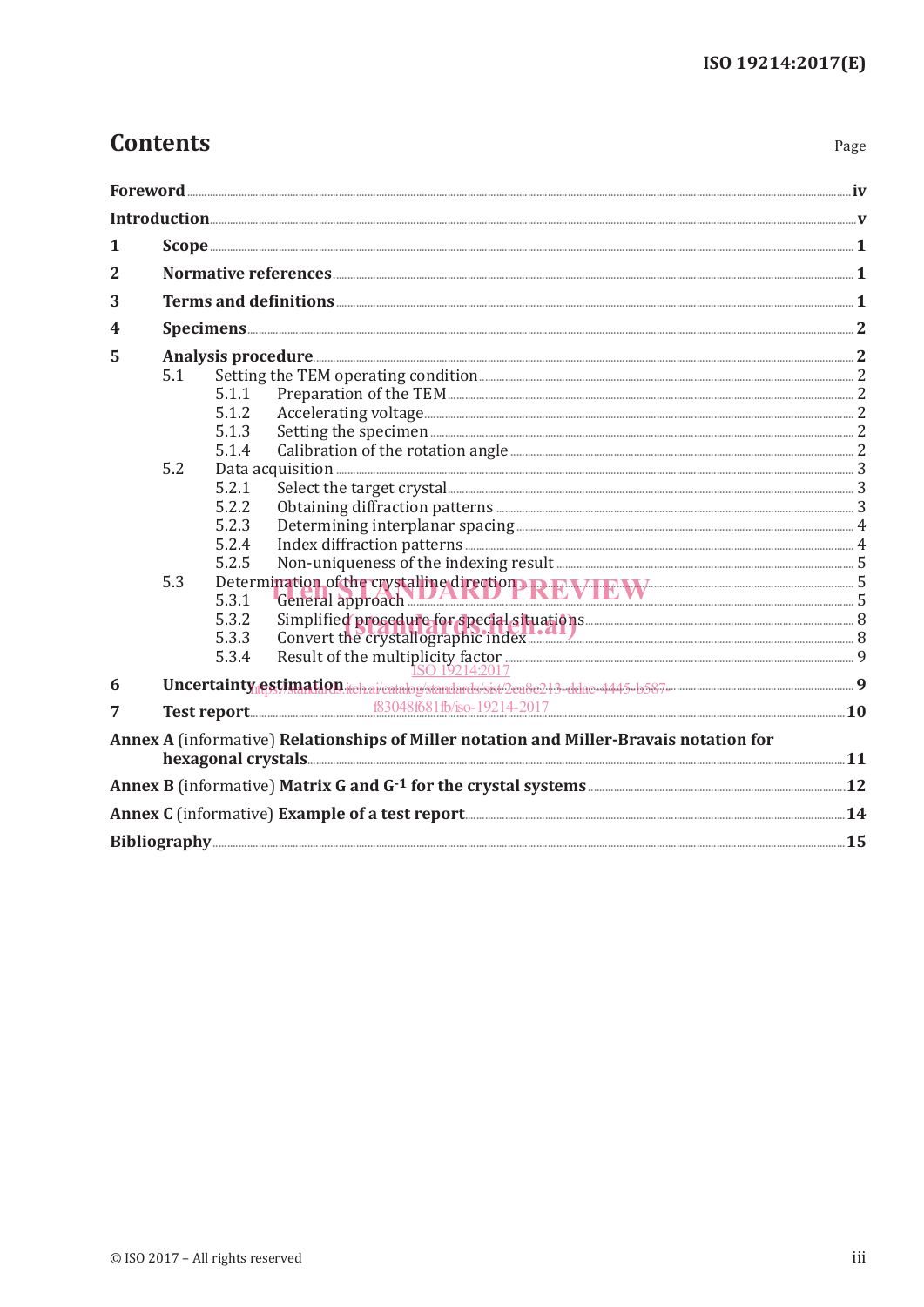## **Foreword**

ISO (the International Organization for Standardization) is a worldwide federation of national standards bodies (ISO member bodies). The work of preparing International Standards is normally carried out through ISO technical committees. Each member body interested in a subject for which a technical committee has been established has the right to be represented on that committee. International organizations, governmental and non-governmental, in liaison with ISO, also take part in the work. ISO collaborates closely with the International Electrotechnical Commission (IEC) on all matters of electrotechnical standardization.

The procedures used to develop this document and those intended for its further maintenance are described in the ISO/IEC Directives, Part 1. In particular, the different approval criteria needed for the different types of ISO documents should be noted. This document was drafted in accordance with the editorial rules of the ISO/IEC Directives, Part 2 (see www.iso.org/directives).

Attention is drawn to the possibility that some of the elements of this document may be the subject of patent rights. ISO shall not be held responsible for identifying any or all such patent rights. Details of any patent rights identified during the development of the document will be in the Introduction and/or on the ISO list of patent declarations received (see www.iso.org/patents).

Any trade name used in this document is information given for the convenience of users and does not constitute an endorsement.

For an explanation on the voluntary nature of standards, the meaning of ISO specific terms and expressions related to conformity assessment, as well as information about ISO's adherence to the<br>World Trade Organization (WTO) principles in the Technical Barriers to Trade (TBT) see the following World Trade Organization (WTO) principles in the Technical Barriers to Trade (TBT) see the following URL: <u>www.iso.org/iso/foreword.html</u>. (standards.iteh.ai)

This document was prepared by Technical Committee ISO/TC 202, *Microbeam analysis*, Subcommittee SC 3, A*nalytical electron microscopy*.  $\overline{1}$ SO

https://standards.iteh.ai/catalog/standards/sist/2ea8e213-ddac-4445-b587 f83048f681fb/iso-19214-2017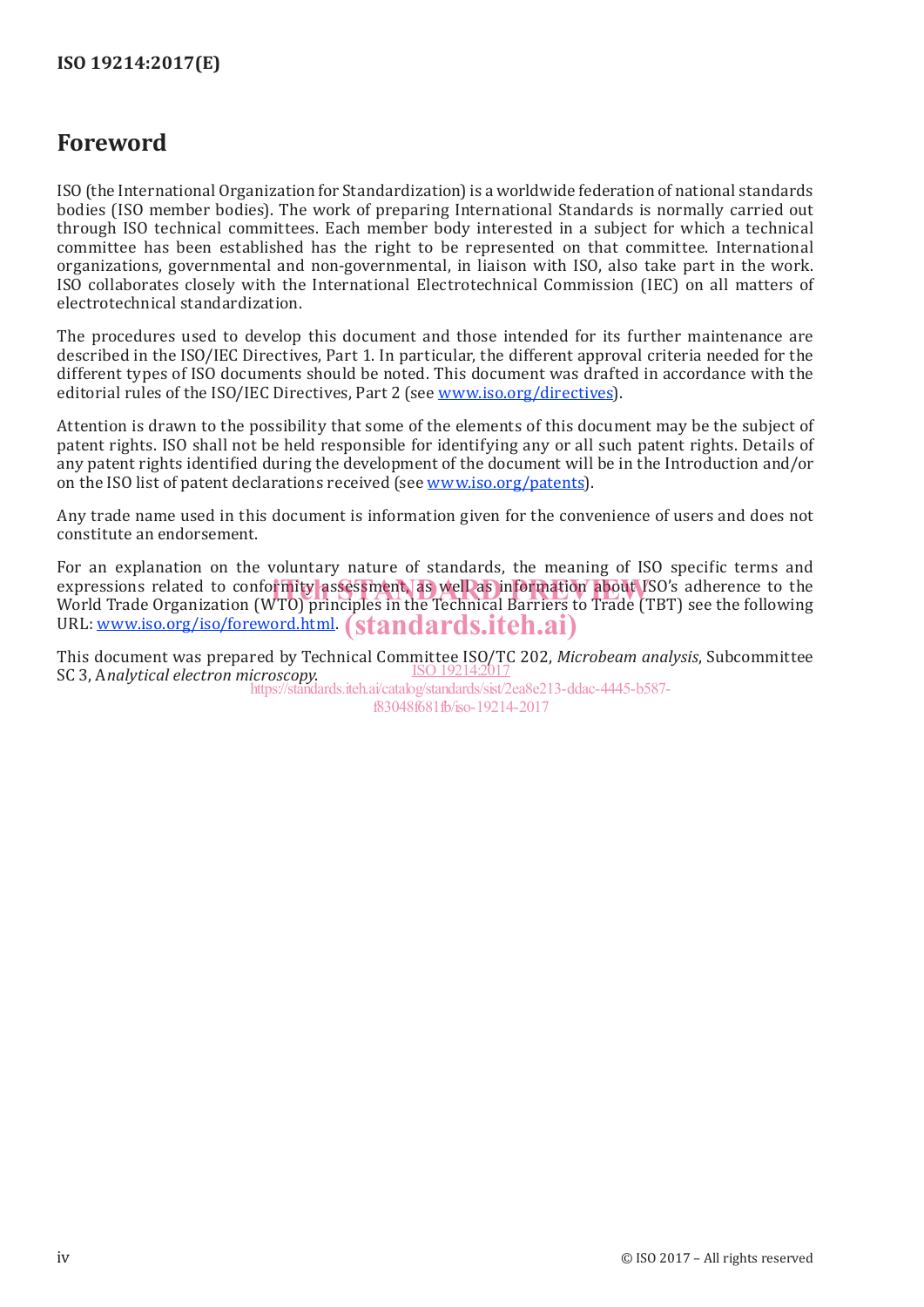## **Introduction**

Wirelike crystals (including beltlike crystals) are a main component in some advanced materials, especially nanomaterials, and also appear in traditional materials, such as needle-shaped precipitates in steels and alloys. Controlling the microstructure of these materials during fabrication is very important for quality control considerations. To control the microstructure and thereby improve the service properties of the relevant materials, the apparent growth direction or the longest axis of the wires is one of the essential parameters. This direction is generally determined for wirelike crystals whose diameter or thickness and width is ranged from tens to hundreds of nanometres by transmission electron microscopy (TEM).

# iTeh STANDARD PREVIEW (standards.iteh.ai)

ISO 19214:2017 https://standards.iteh.ai/catalog/standards/sist/2ea8e213-ddac-4445-b587 f83048f681fb/iso-19214-2017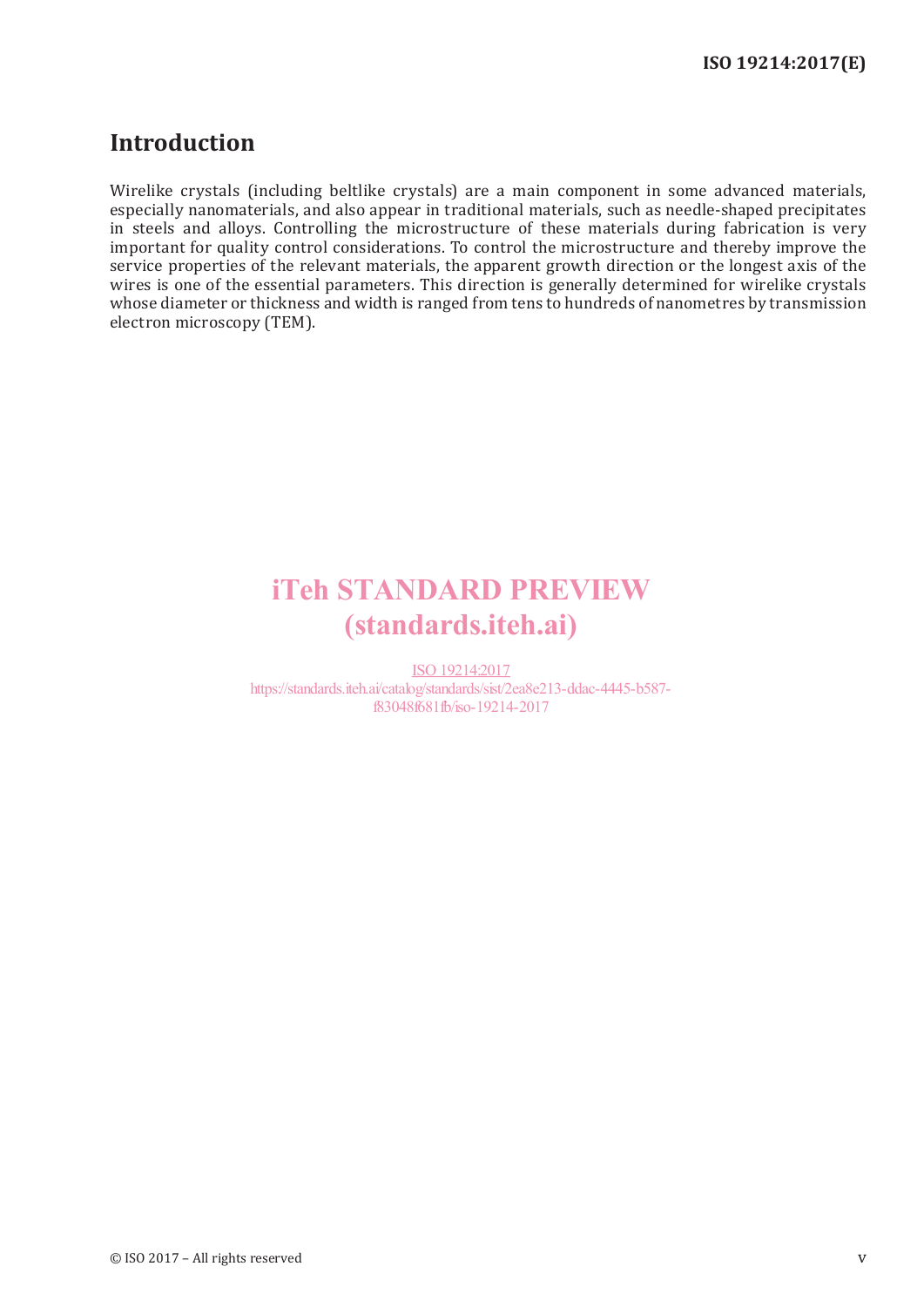# iTeh STANDARD PREVIEW (standards.iteh.ai)

ISO 19214:2017 https://standards.iteh.ai/catalog/standards/sist/2ea8e213-ddac-4445-b587 f83048f681fb/iso-19214-2017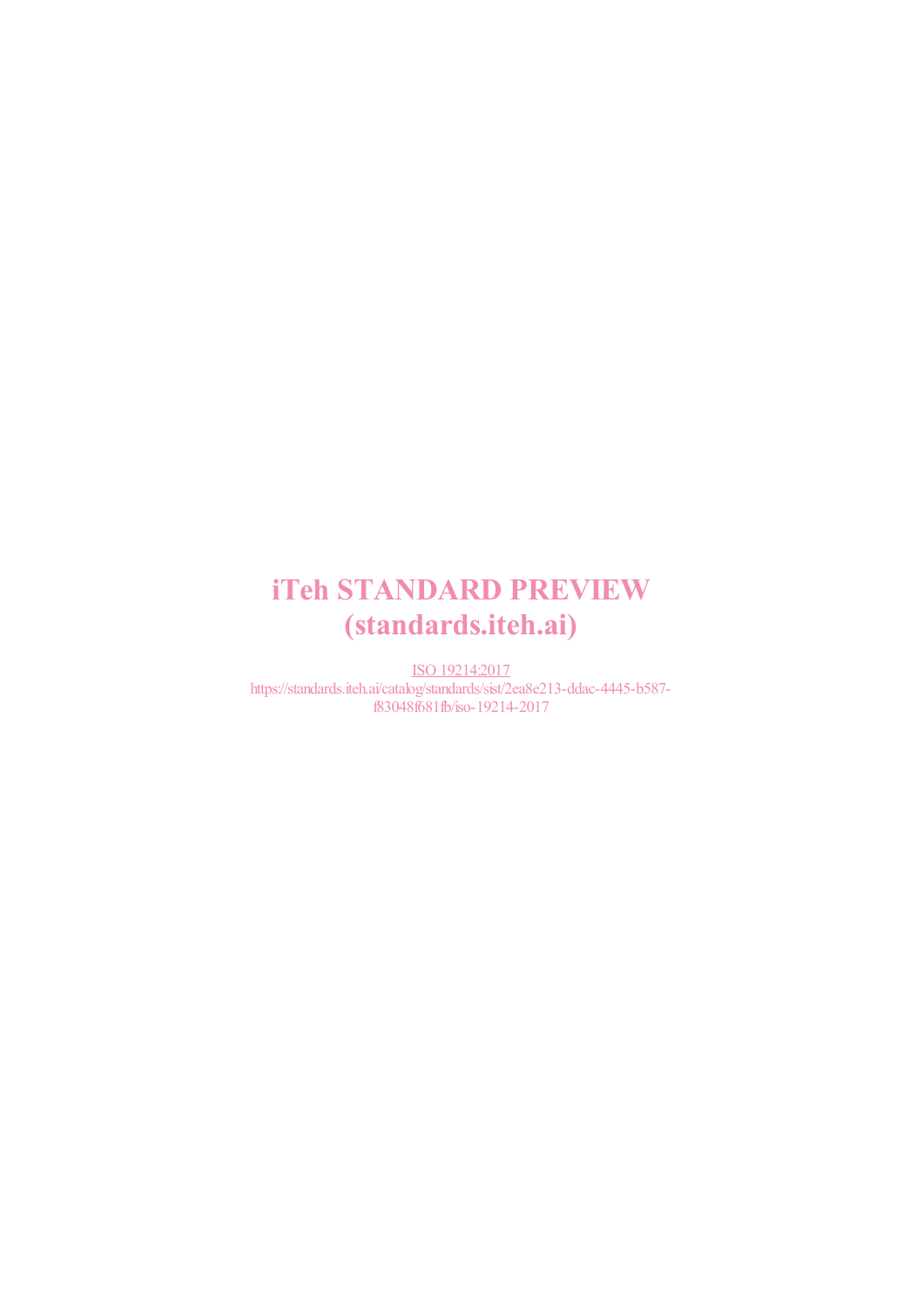## **Microbeam analysis — Analytical electron microscopy — Method of determination for apparent growth direction of wirelike crystals by transmission electron microscopy**

## **1 Scope**

This document prescribes a method for the determination of apparent growth direction by transmission electron microscopy. It is applicable to all kinds of wirelike crystalline materials fabricated by various methods. This document can also guide in ascertaining an axis direction of the second-phase particles with a rod-like or polygonal shape in steels, alloys or other materials. The applicable diameter or width of the crystals to be tested is in the range of tens to hundreds of nanometres, depending on the accelerating voltage of the TEM and the material itself.

NOTE In the present document, wirelike crystals, beltlike crystals, needle-shaped second-phase particles, etc. are all subsumed by the broad category of wirelike crystals.

## **2 Normative references**

The following documents are referred to in the text in such a way that some or all of their content The following documents are referred to in the text in such a way that some or all of their content<br>constitutes requirements of this document. For dated references, only the edition cited applies. For undated references, the latest edition of the referenced document (including any amendments) applies.

ISO 24173, *Microbeam analysis — Guidelines for orientation measurement using electron backscatter diffraction* ISO 19214:2017

ISO 25498:2010, Microbeam analysis<sub>048f68</sub>Analytical<sub>4</sub>electron microscopy — Selected-area electron *diffraction analysis using a transmission electron microscope* https://standards.iteh.ai/catalog/standards/sist/2ea8e213-ddac-4445-b587-

## **3 Terms and definitions**

For the purposes of this document, the terms and definitions given in ISO 24173 and the following apply.

ISO and IEC maintain terminological databases for use in standardization at the following addresses:

- IEC Electropedia: available at http://www.electropedia.org/
- ISO Online browsing platform: available at http://www.iso.org/obp

### **3.1**

### **wirelike crystal**

crystal resembling a thread with a diameter or width measuring in nanometres

## **3.2**

### **apparent growth direction**

crystalline direction which is parallel to the longest dimension of a single crystal

Note 1 to entry: Apparent growth direction does not involve mechanisms of the phase interface migration.

## **3.3**

## **Miller notation**

indexing system for diffraction patterns, which describes a crystal lattice by three axes coordinate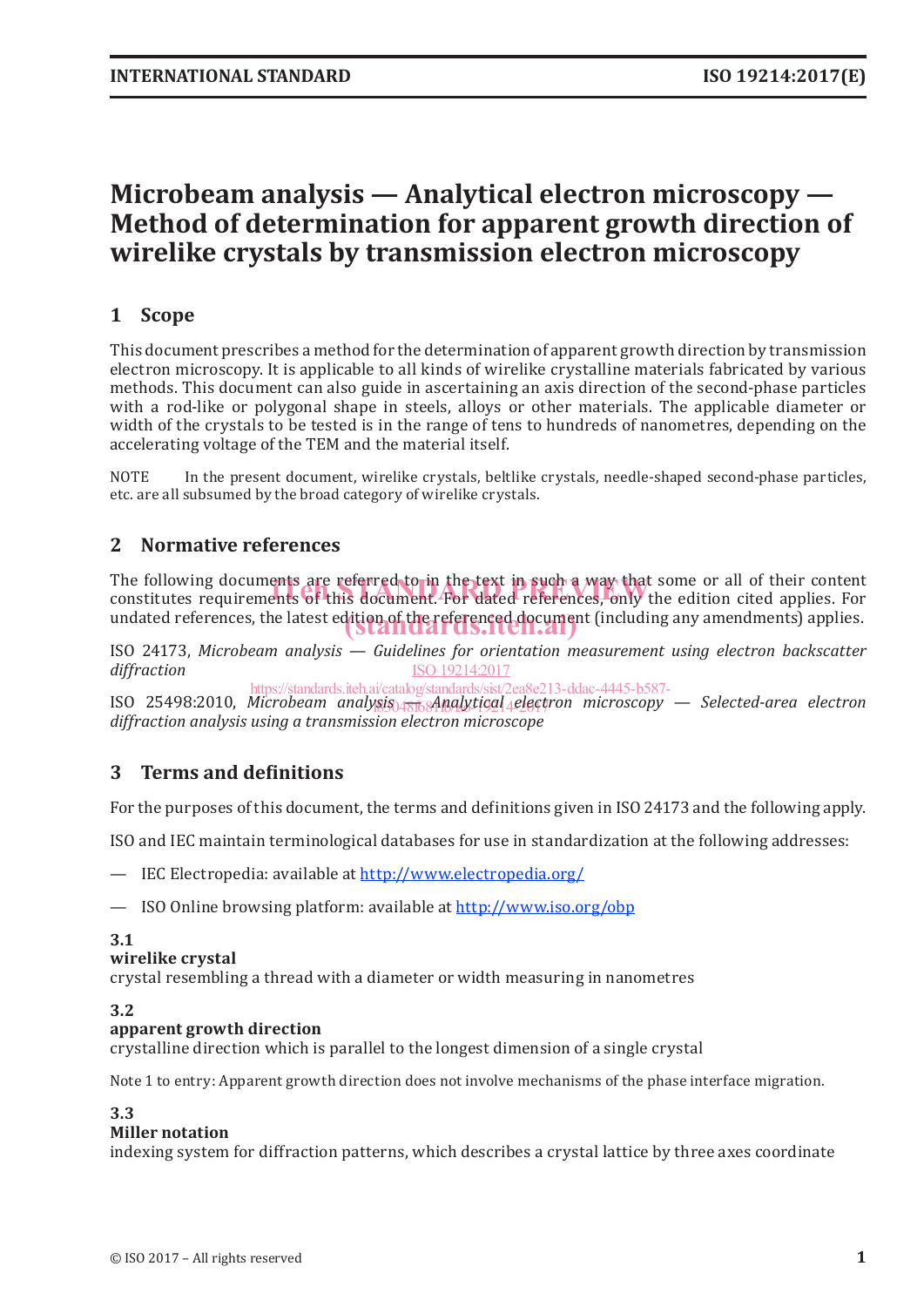## **3.4**

## **Miller-Bravais notation**

indexing system for diffraction patterns of hexagonal crystal, which describes the lattice by four axes coordinate

## **4 Specimens**

**4.1** The sample crystals shall be clean, without contamination or oxidation. They are stable under electron beam irradiation during TEM analysis.

**4.2** Powder or extracted powder specimens of the crystals may be analyzed. The sample powder shall be well dispersed by a suitable technique so that individual crystals can be observed under the TEM.

NOTE One of the techniques in common use is ultrasonic dispersion. In this method, the sample powder is immersed in ethanol or pure water and dispersed by ultrasonication for about 0,5 h to 1 h, then dropped onto the supporting film surface of a microgrid. Afterward, the microgrids are dried at room temperature. The wirelike crystals are usually parallel to the supporting film plane. Other techniques to prepare individual crystal specimens can also be adopted, depending upon the physical characteristics of the sample<sup>[2]</sup>.

**4.3** The precipitates or second-phase particles in steels, alloys and the like may be extracted, then treated as powder specimens; see 4.2.

**4.4** Thin-foil specimens of various solid substances prepared by suitable methods are applicable. The 4.4 Thin-foil specimens of various solid substances prepared by suitable methods<br>specimen shall be thin enough to transmit the electron beam[3]. The UVEW

## (standards.iteh.ai)

## **5 Analysis procedure**

ISO 19214:2017

**5.1 Setting the TEM operating condition**  $\cos\alpha$  and  $\sin\beta$  and  $\cos\beta$  and  $\cos\beta$ f83048f681fb/iso-19214-2017

# **5.1.1 Preparation of the TEM**

The TEM working condition shall comply with ISO 25498:2010, 8.1.

## **5.1.2 Accelerating voltage**

The applicable accelerating voltage of the TEM for the analysis mainly depends upon the thickness of the specimen to be studied. Stability of the crystals under electron beam irradiation is also important for the accelerating voltage setting. As long as the structure and/or morphology of the specimen are not altered during the analysis, clear images and sharp diffraction patterns can be obtained on the TEM. The corresponding accelerating voltage or higher may be suitable for the work.

## **5.1.3 Setting the specimen**

Place the specimen to be tested firmly in the double-tilting or tilting-rotation specimen holder, then insert the holder into the specimen chamber. It is recommended to use the cold finger of TEM before conditioning.

## **5.1.4 Calibration of the rotation angle**

As specified in ISO 25498:2010, 8.1.6, to be able to successfully correlate the axis of interest in an image with the corresponding diffraction pattern, the rotation angle between the micrograph and its corresponding diffraction pattern may need to be calibrated. A molybdenum trioxide crystal specimen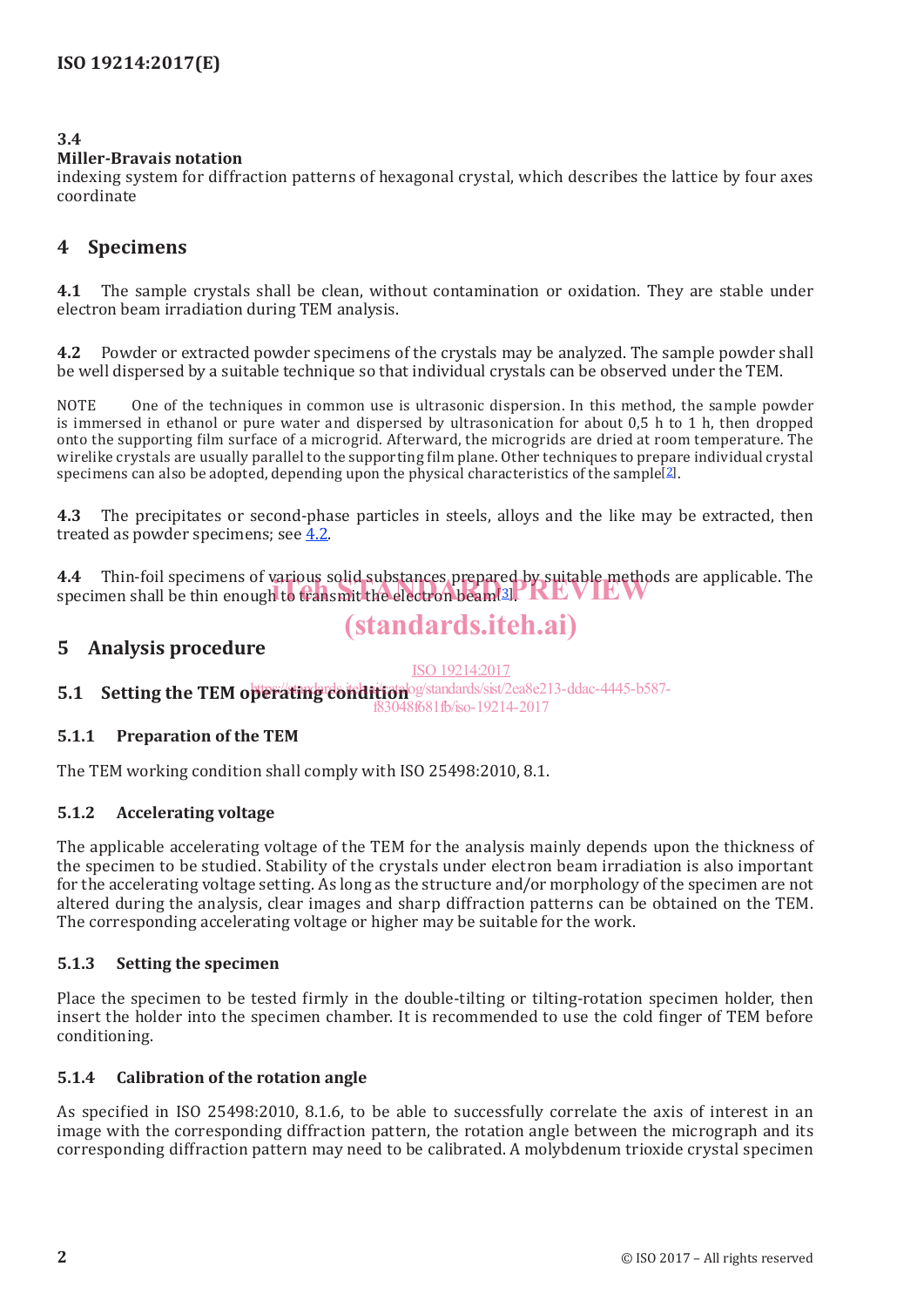may be used as a reference for the rotation angle calibration. The analyst may refer to textbooks such as References  $[4]$  and  $[5]$  for the experimental procedure for this calibration.

NOTE For some transmission electron microscopes, the rotation angle has been compensated by the manufacturer. In this case, step 5.1.4 can be ignored.

## **5.2 Data acquisition**

### **5.2.1 Select the target crystal**

On the viewing screen, TV monitor, or computer screen of the TEM, get an overview image of the specimen in low magnification mode. Select an individual crystal which is clean and free from damage or distortion as the target. Under bright-field imaging mode, adjust the magnification to get a clear magnified image of the target crystal. Adjust the specimen height (Z axis) to the eucentric position. Focus the image.

## **5.2.2 Obtaining diffraction patterns**

## **5.2.2.1 General**

Various electron diffraction techniques may be applicable for determination of the crystal axis direction. The selected area electron diffraction (SAED) and microbeam diffraction techniques are in common use; however, for the present purpose, the spot diffraction patterns or the patterns formed by the incident beam through a small angle aperture are preferred.<br>**ITEH STANDARD PREVIEW** 

## **5.2.2.2 Procedure**

# (standards.iteh.ai)

The procedure for taking diffraction patterns and images of the target crystal is as follows. ISO 19214:2017

a) Select a suitable position of the target crystal in the specimen and select a diffraction mode (SAED, microdiffraction, or other suitable mode). Switch to the diffraction mode to get a spot diffraction pattern. Tilt the specimen slightly so that the brightness distribution on the diffraction pattern is symmetrical and a zero-order Laue zone pattern is displayed. Therefore, the zone axis,  $Z_1$  (with index  $[u_1v_1w_1]$ , of this diffraction pattern is nearly reverse parallel to the incident beam direction, B. Record this diffraction pattern,  $Z_1$  and take note of the reading on the X and Y tilting angle of the double tilting specimen stage as  $X_1$  and  $Y_1$ , respectively.

Refer to the instruction manual provided by the microscope manufacturer for the operation procedure for each diffraction mode.

- b) Switch back to the imaging mode without changing the specimen orientation to get a correlative bright field image,  $M_1$ , of the target crystal. Check the focus of this image and take a photo or save it in the computer system. This image,  $M_1$  is formed under the incident beam direction,  $B_1$ , which is approximately reversely parallel to the zone axis, Z1.
- c) Return to the diffraction mode and tilt the specimen to produce a second diffraction pattern with zone axis Z2. Record this diffraction pattern, Z2**,** and take note of the reading on the X and Y tilt angle of the specimen holder as  $X_2$  and  $Y_2$ , respectively.
- d) Repeat step b) to form the second bright field image,  $M_2$ , of the target crystal. This image,  $M_2$ , is formed under the incident beam direction,  $B_2$ , which is nearly reversely parallel to the zone axis, Z<sub>2</sub>, of the specimen.
- e) The angle, *ψ*, between the two specimen holder positions (that is, the angle *ψ\** between the zone axis,  $Z_1$ , with index  $[u_1v_1w_1]$  and  $Z_2$ , with index  $[u_2v_2w_2]$  can be obtained from the differences between the readings on the X and Y tilting angles at each position (see ISO 25498:2010, 8.2).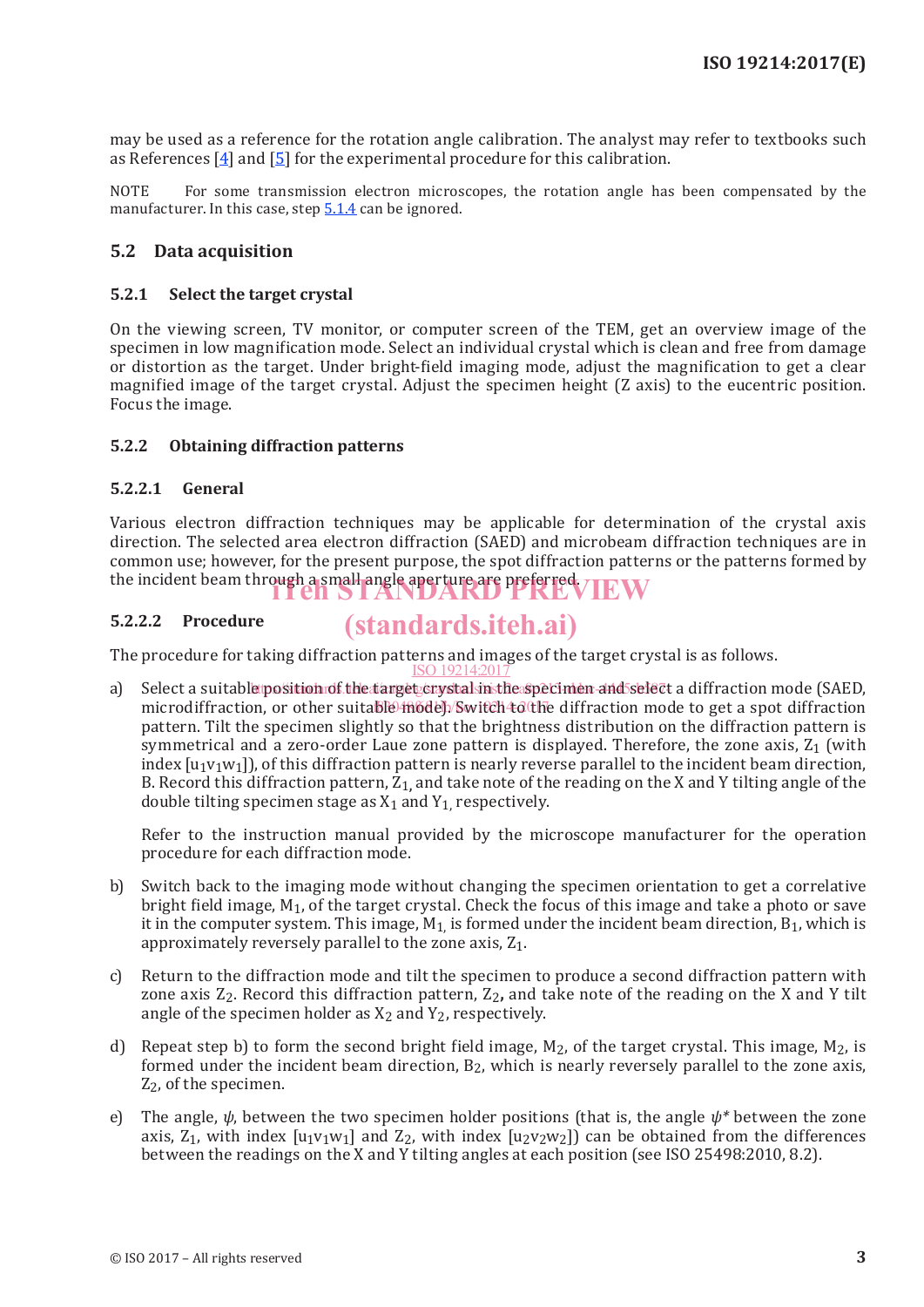## **5.2.3 Determining interplanar spacing**

To determine the interplanar spacing,  $d_{hkl}$ , of the plane (hkl) in crystals, the simplified Bragg law, as shown in Formula (1), shall be followed.

 $R_{hkl} \times d_{hkl} = L\lambda$  (1)

where

- *L* is the camera length;
- *λ* is the wavelength of the incident electron beam;
- *Lλ* is the camera constant;
- $R_{hkl}$  is the distance between the central spot and the diffracted spot of crystalline plane (hkl) in the diffraction pattern.

When the camera constant *L* $\lambda$  is known, the interplanar spacing  $d_{hkl}$  can be found, in principle, using Formula (1) by measuring the distance  $R_{hkl}$ . However, in practice,  $2R_{hkl}$  (the distance between the spots hkl and hkl) shall be measured, then divided by two to calculate the distance  $R_{hkl}$ .

In most cases, the camera constant, *Lλ,* shall be calibrated for the present work. The practical procedure for camera constant calibration is specified in ISO 25498.2010 PREVIEW

Camera constant, *Lλ*, calibration is usually performed by using a reference specimen such as Lamera constant, *LA*, calibration is usually performed by using a reference specimen such as<br>polycrystalline pure gold or pure aluminium. At a given accelerating voltage, record the ring diffraction pattern of the reference specimen. Index the diffraction rings and measure the diameters  $2R_{hkl}$  of the corresponding ring (hkl), respectively. Find the interplanar spacing  $d_{hkl}$  for plane (hkl) of the reference specimen by the crystallographic formulae. The diffraction constant, *LA*, can then be calculated using <mark>Formula (1)</mark>. In practice, either the *Lλ* ∼ *D*/2 plot or an average value of the camera constant may be used.

When crystalline structure and the confident lattice parameters of the specimen are already known, the diffraction constant, *Lλ,* may be calculated from its diffraction pattern directly. The approximate value of *Lλ* can be found on a console readout display of a modern TEM.

## **5.2.4 Index diffraction patterns**

For specimens comprised of crystals in the nanometer size regime, most of the time, only spot diffraction patterns can be observed. Kikuchi patterns seldom appear owing to their small thickness. Therefore, only the procedure for indexing spot diffraction patterns is specified in this document.

The practical procedure for indexing diffraction patterns may refer to ISO 25498:2010, Clause 9. For the convenience of applying this document, the indexing process is briefly summarized as follows[4][5][6][7]:

- a) Select two diffracted spots,  $h_1k_1l_1$  and  $h_2k_2l_2$ , from the diffraction pattern such that these spots are nearest and next-nearest to the central spot, 000, respectively. Measure the length of correlative vectors,  $g_{h_1k_1l_1}$  and  $g_{h_2k_2l_2}$ , which are defined as the distances from the origin, 000, to the diffraction spot  $h_1k_1l_1$  and the spot  $h_2k_2l_2$ , respectively. Then calculate the corresponding interplanar spacing,  $d_{hkl}$ , and assign tentative index (hkl) values for each spot.
- b) Measure the included angle between the vectors  $g_{h_1k_1l_1}$  and  $g_{h_2k_2l_2}$  , as well as the angle between

 $g_{h_2k_2l_2}$  and  $g_{h_2-h_1,k_2-k_1,l_2-l_1}$ , respectively, where  $g_{h_2-h_1,k_2-k_1,l_2-l_1}$  is defined as the reciprocal vector of the diffraction spot with index  $h_2 - h_1$ ,  $k_2 - k_1$ ,  $l_2 - l_1$ . Adjust the indices for each spot such that the angle is coincident with the calculated angle by the crystallographic formulation. If the experimental value is consistent with the known value within error, the diffraction spots can be indexed.